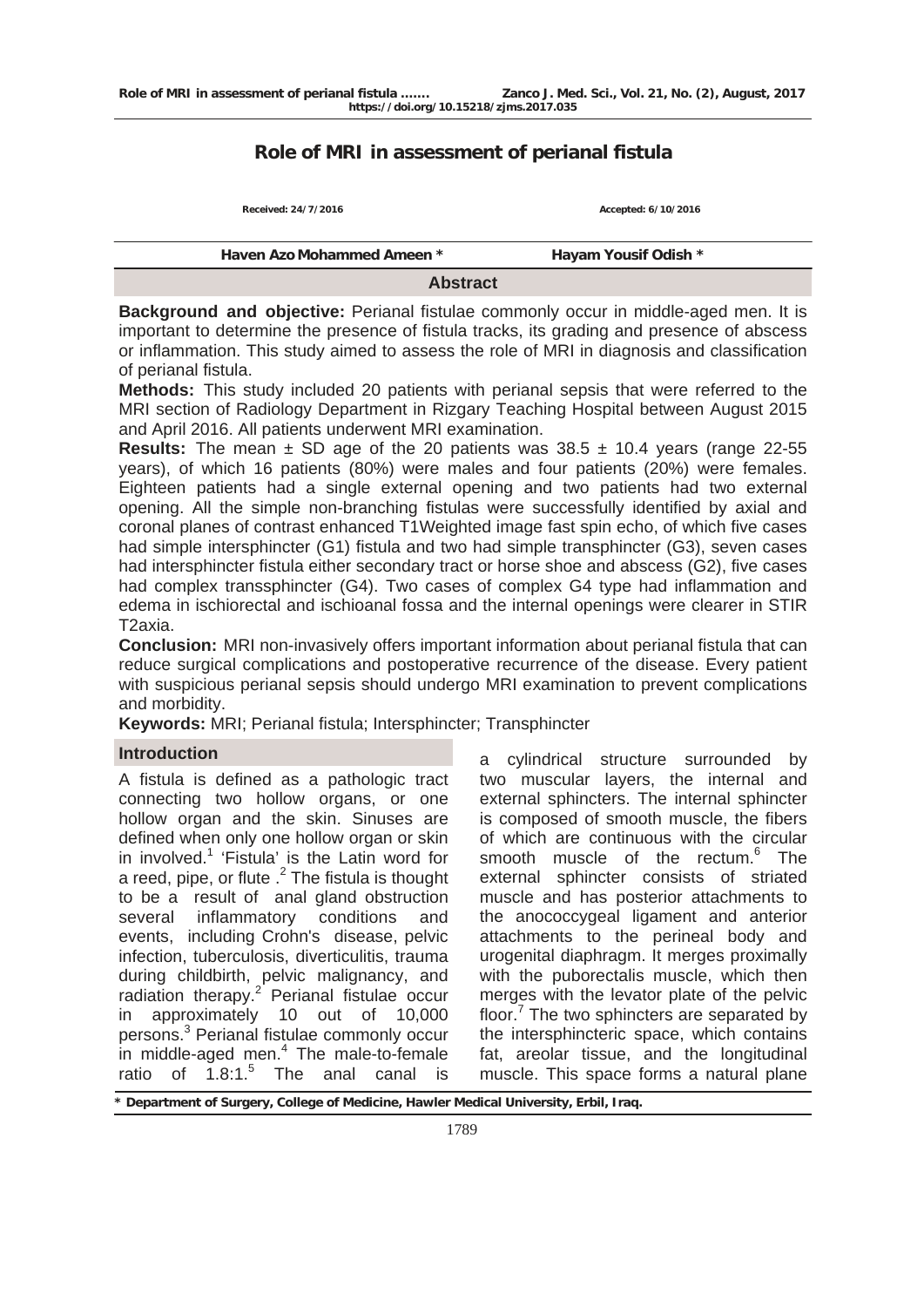of lower resistance in which fistulas and pus can readily spread.<sup>8</sup> Knowledge of the anatomy of the anal sphincter complex and surrounding spaces is crucial for image interpretation.<sup>9</sup> The internal sphincter (a smooth muscle) is hypointense on T1W and T2W TSE images and is relatively hyperintense on fat-suppressed T2W images. It shows enhancement on postgadolinium T1W images.<sup>10</sup> The external anal sphincter (a striated muscle) is clearly visualized on MRI. It is hypo intense on T1W, T2W, and fat-suppressed T2W images, and is bordered laterally by the fat in the ischioanal fossa. The coronal images depict the levator ani muscle, the identification of which is important to distinguish supra levator from infra levator infections.<sup>9</sup> Surgeons describe the site and direction of fistulous tracks by referring to the "anal clock" that is, the view of the anal region with the patient in the lithotomy position usually used for fistula surgery. At 12 o'clock is the anterior perineum and at 6 o'clock, the natal cleft; 3 o'clock refers to the left lateral aspect, and 9 o'clock, to the right of the anal canal. Fortunately, these descriptions correspond exactly with the view of the anal canal on axial MR images, and it is helpful for surgical colleagues if the radiologists relate the MR imaging findings to the anal clock.<sup>11</sup> Initial classification of perianal fistulas was based on surgical anatomy described by Parks et al. Depending on the location and course of the primary tract, perianal fistulae have been classified into the four types of inter-sphincteric, trans-sphincteric, supra -sphincteric and extra-sphincteric.<sup>12</sup> The inter-sphincteric type is the commonest type (60-70%) where the infection starts from an anal gland and develops in the inter-sphincteric plane, lying between the internal and external sphincters, without penetrating the external sphincter. eventually ruptures onto the skin, thereby creating the fistula. Trans-sphincteric type (20-30%) occurs when the intersphincteric infection penetrates the external sphincter to reach the ischioanal fossa and,

eventually, the perianal skin. $11$  The St. James's University Hospital classification for MRI is an MRI-based grading system for perianal fistulas that was validated by surgically proved cases.<sup>12</sup> The St James's University Hospital classification relates to the anatomy seen at MR images in both axial and coronal plane. This grading system deals not only with the primary tract but also with secondary tracts (branches) and associated abscesses, which is needed in pre-operative medical imaging. St. James' University Hospital Classification of perianal fistula is divided into five grades. Grade 1 includes simple linear intersphincteric fistula, while Grade 2 includes intersphincteric fistula with intersphincteric abscess or secondary fistulous tract confined by the external sphincter. Grade 3 includes transphincteric fistula penetrates both the internal and external anal sphincters, and extends through the ischiorectal or ischioanal fossae in its pathway to its cutaneous opening, Grade 4 includes transsphincteric fistula with abscess or secondary tract within the ischioanal or ischiorectal fossa, and Grade 5 includes supra levator and extrasphincteric fistula and encompass a variety of complex tracts.11,12 The MRI is performed for perianal fistulas to determine the relationship of any fistulous track to the sphincter complex. It helps in determining the involvement of the sphincter, whether the track traverses both layers of the sphincter (trans-sphincteric) or only the internal sphincter (intersphincteric) and identifying any secondary fistulous tracks and the sites of any abscess cavities so giving grading to the fistula.<sup>1,2</sup> This study aimed to assess the role of MRI in diagnosis and classification of perianal fistula.

## **Methods**

The present study included 20 patients with perianal sepsis. These patients were referred to the MRI section of Radiology Department in Rizgary Teaching Hospital from Surgery Outpatient Clinic in the same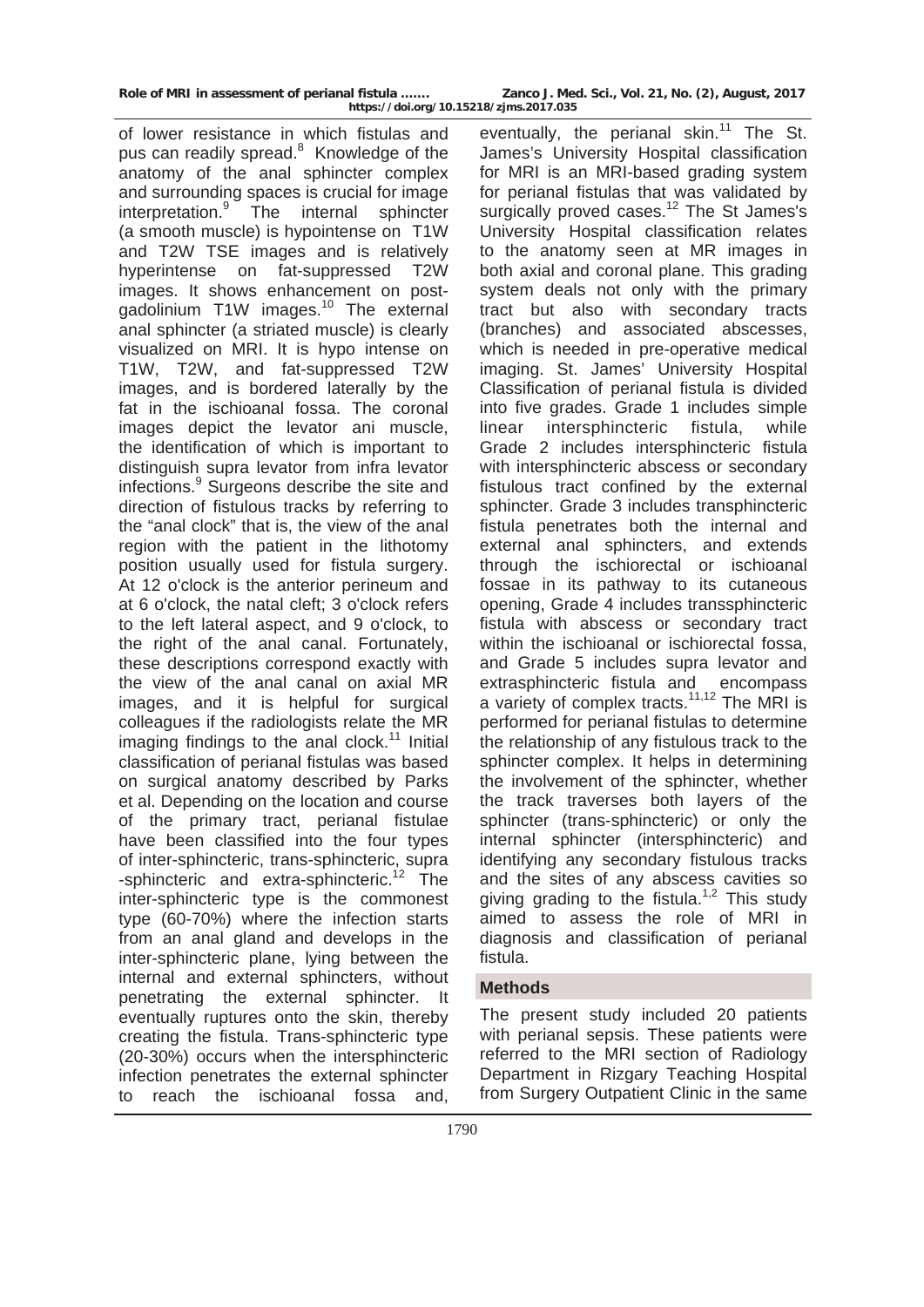| Role of MRI in assessment of perianal fistula | Zanco J. Med. Sci., Vol. 21, No. (2), August, 2017 |
|-----------------------------------------------|----------------------------------------------------|
| https://doi.org/10.15218/zjms.2017.035        |                                                    |

hospital during the period between August 2015 and April 2016 as they had clinical manifestations of suspected perianal sepsis, perianal discharge and with visible one or two external opening. All patients underwent MRI examinations on Siemens 1.5 Tesla MRI, Siemens Medical Systems, Avanto, Germany. Initial three plane images were obtained. On the sagittal images, the axial cuts of the T1&T2 weighted fast spin echo with fat suppression images were planed parallel to the pelvic diaphragm. Then on the same sagittal plane, the coronal cuts were planed parallel to the anal canal tilted forward from the vertical by approximately 45°, T1-weighted fast spin echo with fat suppression images and T2-weighted fast spin echo with fat suppression images. After obtaining the axial and coronal images, contrast material (Gd DPTgad) was injected IV with a dose of 0.1 mmol/kg. Then the axial and coronal T1-weighted fast spin echo with fat suppression images was obtained. Statistical analysis was conducted by using the statistical package for the social sciences

(version 18). Descriptive analysis was applied to calculate means, numbers and percentages.

#### **Results**

The mean  $\pm$  SD age of the 20 patients studied was  $38.5 \pm 10.4$  years (range 22-55 years), of which 16 patients (80%) were males and four patients (20%) were females. Eighteen (90%) patients had a single external opening, and two (10%) patients had two external openings. All the cases were evaluated for the site of the primary tract and its ramifications, the presence/absence of external sphincter involvement, and the location of the internal openings and presence/absence of secondary abscess. In this study, all simple nonbranching fistulas were successfully identified by axial and coronal planes of contrast enhanced FS T1WFSE images. Five (2.5%) cases had a simple intersphincter fistula and the internal openings were clearer in STIR T2axia coronal, and the fistula was more conspicuous in post contrast T1 fat suppression (Figure 1).



Figure 1: T1 axial fat suppression post contrast shows the intersphincteric fistula tract.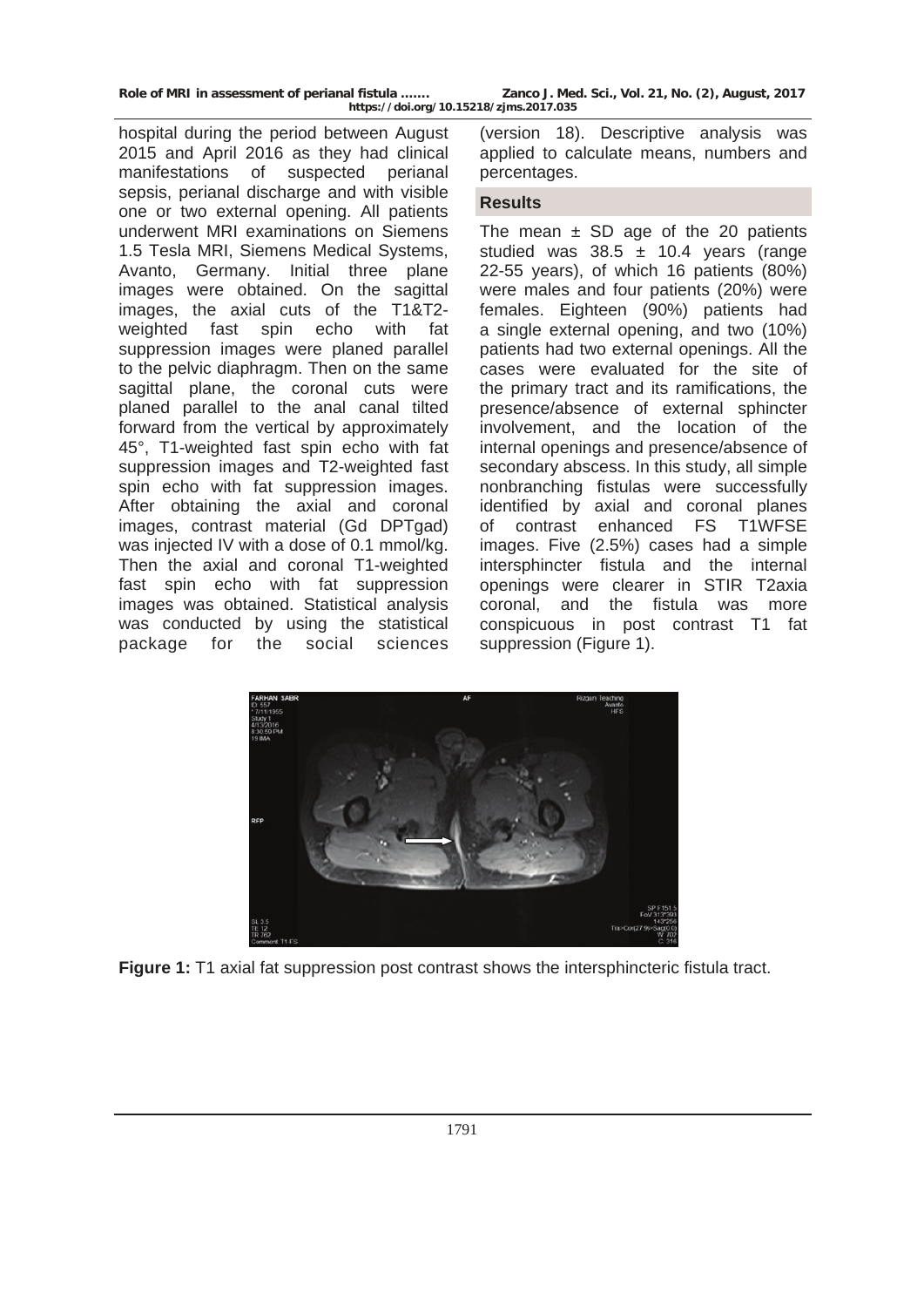**Role of MRI in assessment of perianal fistula ……. Zanco J. Med. Sci., Vol. 21, No. (2), August, 2017 https://doi.org/10.15218/zjms.2017.035**

Seven (35%) cases had intersphentric fistula either secondary tract or horse shoe and abscess (G2) as shown in Figures 2 and 3. Two (10%) cases were

simple transphincter fistula (G3) as shown in Figure 4. Five (25%) cases had complex transsphincter fistula G4 (Figure 5).



**Figure 2:** Axial T2 fat suppression-weighted image shows an intersphincteric horseshoe fistula Grade 2 (arrow).



**Figure 3: (a)** Axial T1weighted image – and **(b)** T2 axial fat suppression shows an intersphincteric abscess.



**Figure 4:** Coronal T2 fat suppression weighted images showing transsphincter fistula,



**Figure 5:** Axial T2 fat suppression with transsphincter with secondary tract.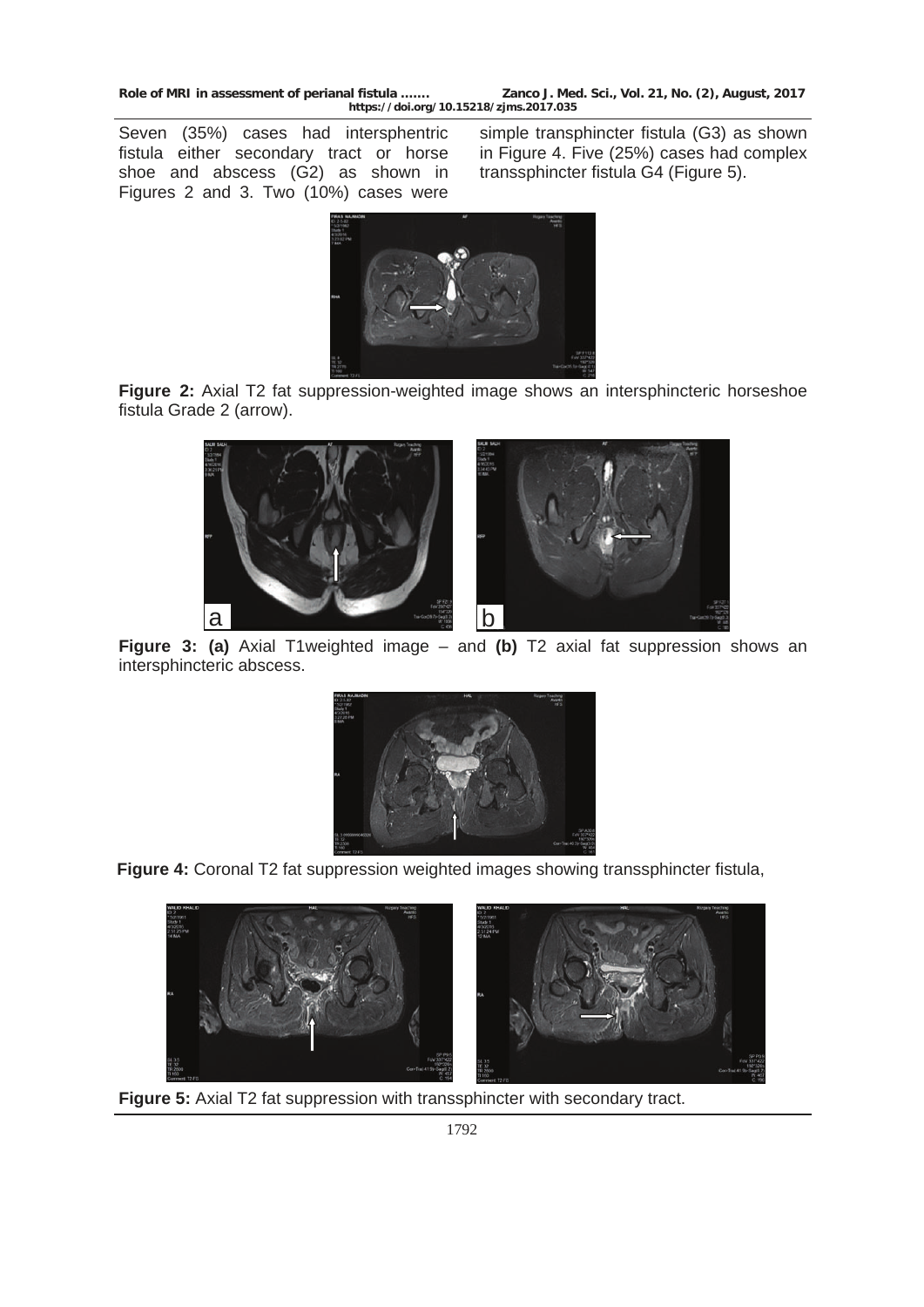**Role of MRI in assessment of perianal fistula ……. Zanco J. Med. Sci., Vol. 21, No. (2), August, 2017 https://doi.org/10.15218/zjms.2017.035**

No cases of G5 were reported. One case was perianal sinus. Two cases of complex type G4 had inflammation and edema in ischiorectal and ischioanal fossa (Figure 6). The course and thickness of fistula tract were more clear in coroanal fat suppression rather than axial fat

suppression (Figure 7). Regarding the distribution of MRI perianal fistula by type of pathology, most of them of primary tract intersphinctertic type (25%) followed by horseshoe (20%), and secondary tract intersphincteric (15%) and transphincteric types (15%) as shown in Table 1.



**Figure 6:** Axial T2 fat suppression weighted images show inflammation and edema in ischiorectal and ischioanal fossa.



**Figure 7:** Coronal T2 fat suppression weighted image shows the course of the fistula tract.

| <b>Type</b>            | No.      | $\%$        |
|------------------------|----------|-------------|
| <b>Primary tract</b>   |          |             |
| Intersphincteric       | 5        | 25          |
| Tansphincteric         | 2        | 10          |
| Supersphincteric       | 0        | $\mathbf 0$ |
| Extrasphincteric       | $\Omega$ | $\mathbf 0$ |
| <b>Abscess</b>         |          |             |
| Intersphincteric       | 1        | 5           |
| Tansphincteric         |          | 5           |
| <b>Horse shoe</b>      | 4        | 20          |
| <b>Secondary tract</b> |          |             |
| Intersphincteric       | 3        | 15          |
| Tansphincteric         | 3        | 15          |
| Granulomatous edema    |          |             |
| Intersphincteric       | $\Omega$ | $\mathbf 0$ |
| Tansphincteric         | 2        | 10          |

| <b>Table 1:</b> Distribution of MRI perianal fistula by type of pathology. |  |  |  |  |  |  |
|----------------------------------------------------------------------------|--|--|--|--|--|--|
|----------------------------------------------------------------------------|--|--|--|--|--|--|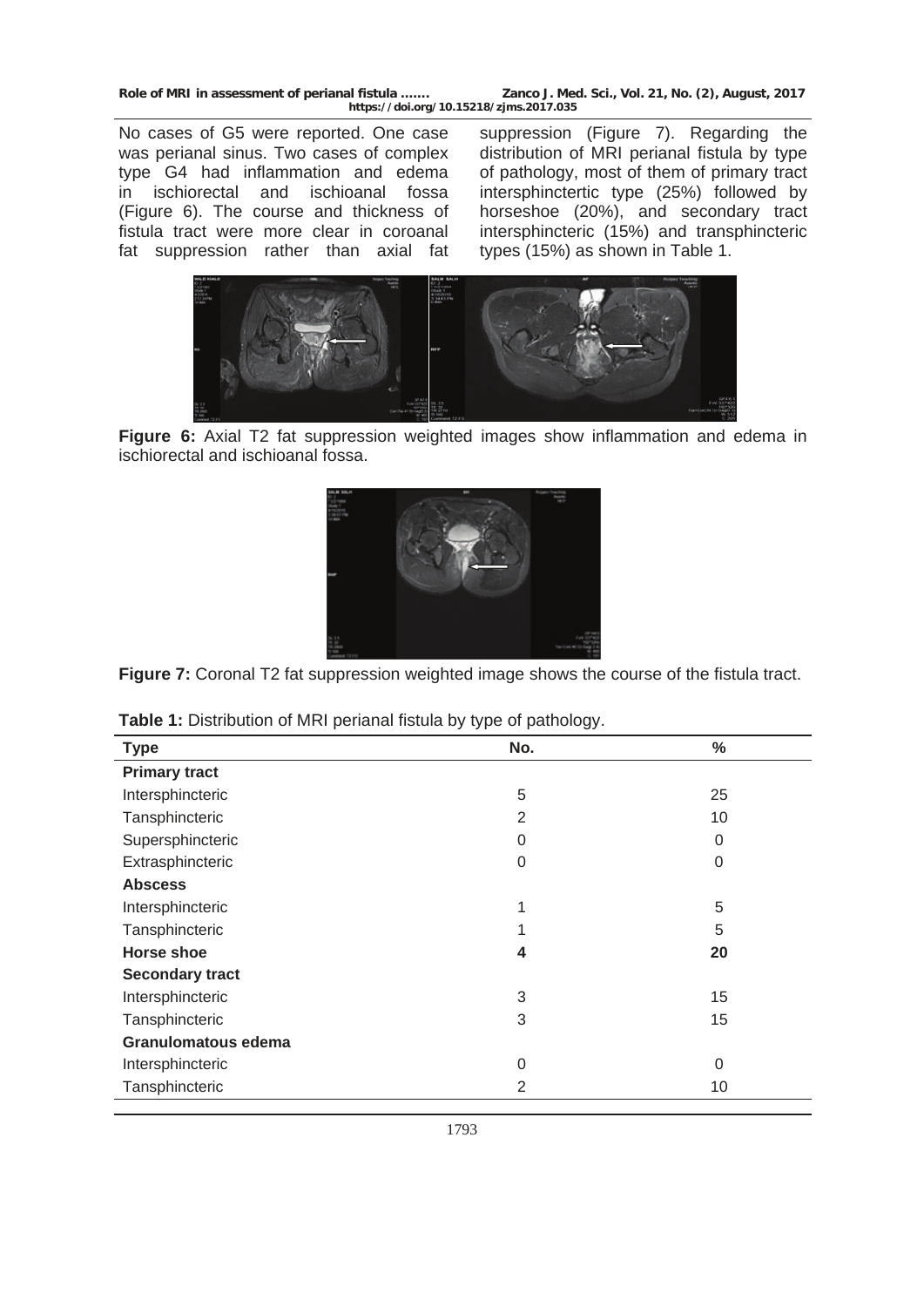Regarding the distribution of perianal fistula by grading, most of them where of Grade 2 (36.8%) followed by Grade1 (26.3% and Grade 4 (26.3%) as shown in Table 2.

#### **Discussion**

Magnetic resonance imaging (MRI) gives a detailed insight into the anatomy of the anal sphincter, especially when high spatial resolution imaging is performed. This study included 20 patients who presented with peri-anal sepsis and visualized external opening, with fistulous tract seen on MRI to detect the course, ramifection and clarify the role of MRI in differentiation between different types of fistulas and detection of associated complications. The age groups included in this study were between 22-55 years with a mean of 38.5 and this agrees with Halligan et al.<sup>10</sup> who stated that the disease predominantly strikes young adults. However, this finding disagrees with another study that found that perianal fistulae are more common above the age of 35 years old.13 Sixteen of 20 patients in our study were male and this agrees with Halligan et al., $10$  who stated that men are predominantly and more commonly affected the disease. Twelve cases had G1 and G2 disease with 60% were intersphincter, while seven cases had a G3 and G4 disease which represented 35% transphincter. This finding agrees with another study.<sup>11</sup> A study done by Charles et al.<sup>14</sup> showed that T2W images (TSE and fat-suppressed) provide a good contrast between the hyperintense fluid in the tract and the hypointense fibrous wall of the

fistula while providing a good delineation of the layers of the anal sphincter. They also found gadolinium-enhanced T1W images are useful to differentiate a fluid-filled tract from an area of inflammation. This agrees with our study as axial T2W fat-suppressed images were the most useful for locating the fistulous tract and after Gd injection, the tract wall enhances. Abscesses are also very well depicted on post-gadolinium images. Stoker et al. $15$  stated that the internal opening was successfully depicted by FS-CE-T1WI and T2WI and STIR images and this agrees with our study. The course of the tract is more conspicuous in coronal T2 fat suppression and this agrees with results of a study done by Joyce et al.<sup>16</sup> Complex fistula was more than simple and this agrees with a study from India where Type III and type IV were more common in Indian patients.<sup>13</sup> This is mostly because patients in the present study underwent MRI examination at a late stage of the disease.

## **Conclusion**

MRI imaging of perianal fistulae relies on the inherent high soft tissue contrast resolution and the multi-planar display of anatomy by MRI modality. Knowledge of MRI pelvic anatomy is a necessity to recognize the fistulous tracks and their associated ramifications and abscesses. MRI noninvasively offers important information that can reduce surgical complications and postoperative recurrence of the disease. Operating a perianal fistula without an MRI would be

| Grade          | No. | $\%$ |
|----------------|-----|------|
| G <sub>1</sub> | 5   | 26.3 |
| G <sub>2</sub> | 7   | 36.8 |
| G <sub>3</sub> | 2   | 10.5 |
|                | 5   | 26.3 |
| G4<br>G5       | 0   | 0    |
| <b>Total</b>   | 19  | 100  |

**Table 2:** Distribution of perianal fistula by grading on MRI\*

\* One case was perianal sinus, so it is not reported as grade.